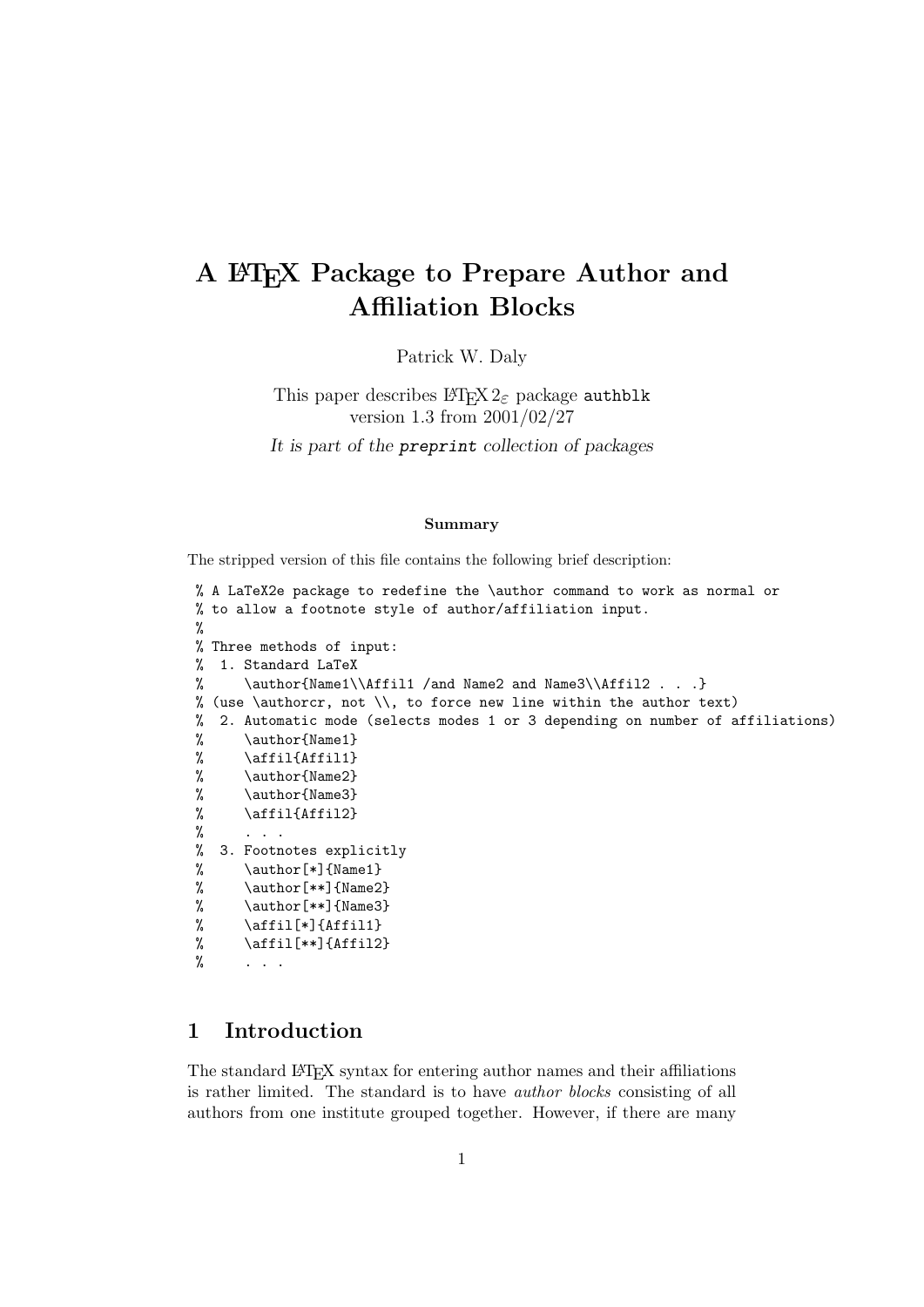institutes, or if the authors are ordered in some other way (e.g. alphabetically) it is more appropriate to use a footnote system. Both methods should be available for any paper since the style depends more on the number of authors and affiliations and their mixture.

This package offers a syntax for entering author names and their affiliations that permits both styles, and is also compatible with the standard  $\LaTeX\ syntax.$  It places its results in the control sequence **\@author**, which is the standard container for the author/affiliation names; in this way it can be used immediately with standard LATEX classes, or with packages that modify the title/author block.

### 2 Invoking the Package

The macros in this package are included in the main document with the \usepackage command of  $\operatorname{LTF} \lambda_{\varepsilon}$ ,

```
\documentclass[..]{...}
\usepackage[options]{authblk}
```
where the possible options are described below in Section 5.

### 3 Usage

Authors and affiliations can be printed in author blocks, as

J. B. Smith Institute for Research Hamilton, Ontario

C. T. Appleton and P. R. Bailey NASA, Greenbelt, MD

or in a line with footnote markers for the affiliations, as

J. B. Smith<sup>1</sup>, C. T. Appleton<sup>2</sup>, and P. R. Bailey<sup>2</sup>

1 Institute for Research, Hamilton, Ontario <sup>2</sup>NASA, Greenbelt, MD

\author The user can enter the author and affiliation information in a number \affil of different manners.

1. Standard LATEX, with syntax

 $\author{ \ldots \and \ldots \}$ 

where each block of author(s)/affiliation comes between the **\and** commands, containing possibly  $\setminus \setminus$  for new lines;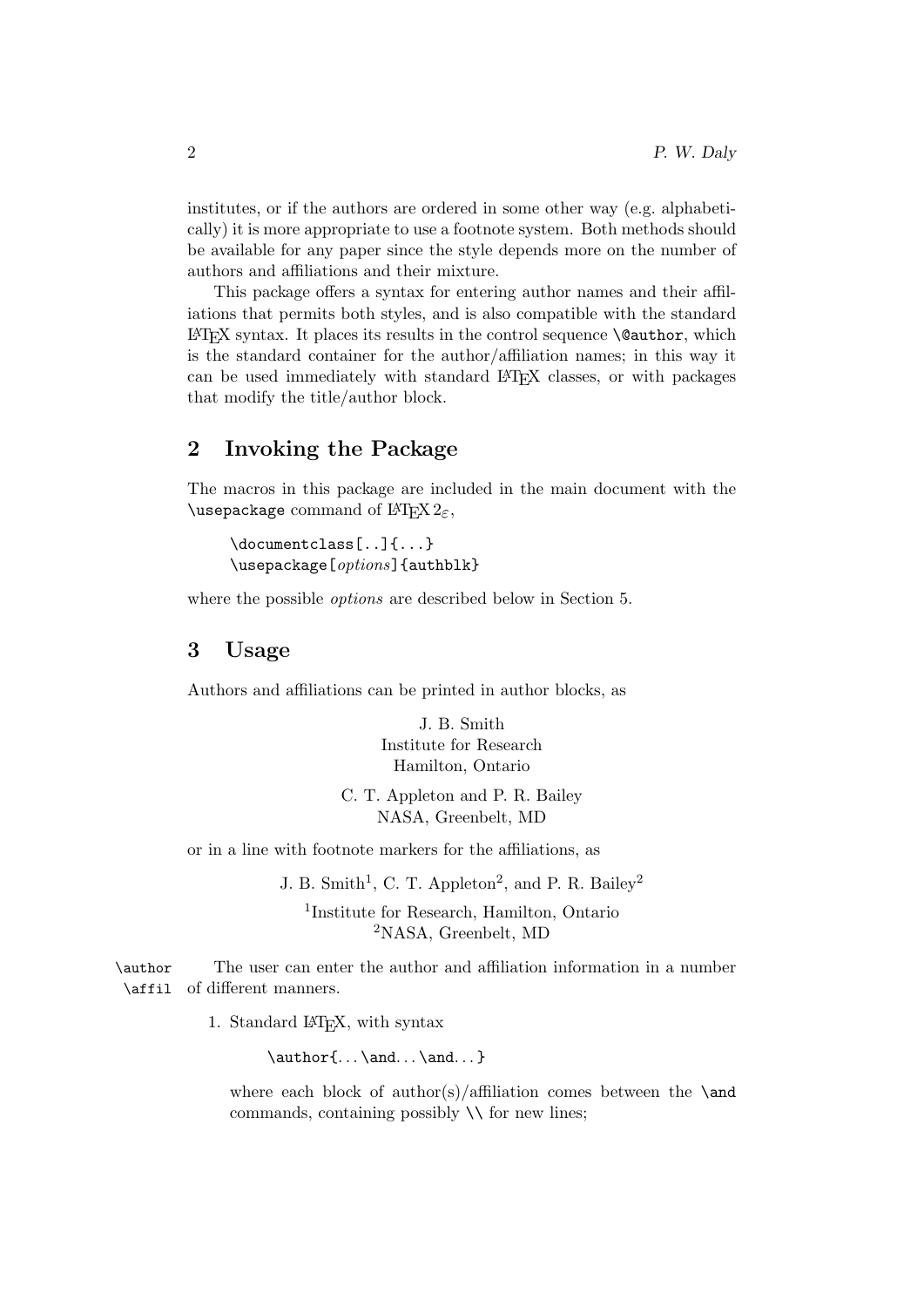2. Automatic switching between author block or footnote style, information input with a series of \author, \affil commands as

```
\author{author1 }
\author{author2 }
\left\{ \alpha f_{i} \right\}\author{author3 }
\author{author4 }
\alphafil{affil2}
· · ·
```
where the authors will appear all in one (possibly continued) line with automatic footnotes, and the affiliations appear in separate lines below;

3. Footnote style with manual footnote markers given as optional arguments; in this case, the **\author** and **\affil** commands can be fully separated:

```
\author[1]{author1}
\author[1]{author2}
\lambdauthor[2]{author3}
\author[2]{author4}
\left\{ \alpha f_{i1}[1]\right\}\alpha ffil2 }
· · ·
```
Method 1 can only produce author blocks; method 3 only footnotes, while 2 can produce both. If the number of affiliations is greater than Maxaffil, footnotes are used, otherwise author blocks.

\authorcr With method 1, the \\ command is used to switch to affiliation text, possibly changing the font; if the author text is to be forced to a new line, use \authorcr instead.

> Warning: methods 2 and 3 can only be used *after* authblk has been loaded, since **\affil** is otherwise not defined. However, a single **\author** command (method 1) can appear before \usepackage, or even before \documentclass, as is allowed in standard LATEX.

### 4 Configuration

Certain aspects of the author/affiliation blocks can be controlled by the user through redefinitions.

Maxaffil As already mentioned, the maximum number of affiliations before automatically switching from author block to footnote mode is set in the counter Maxaffil. Redefine this with